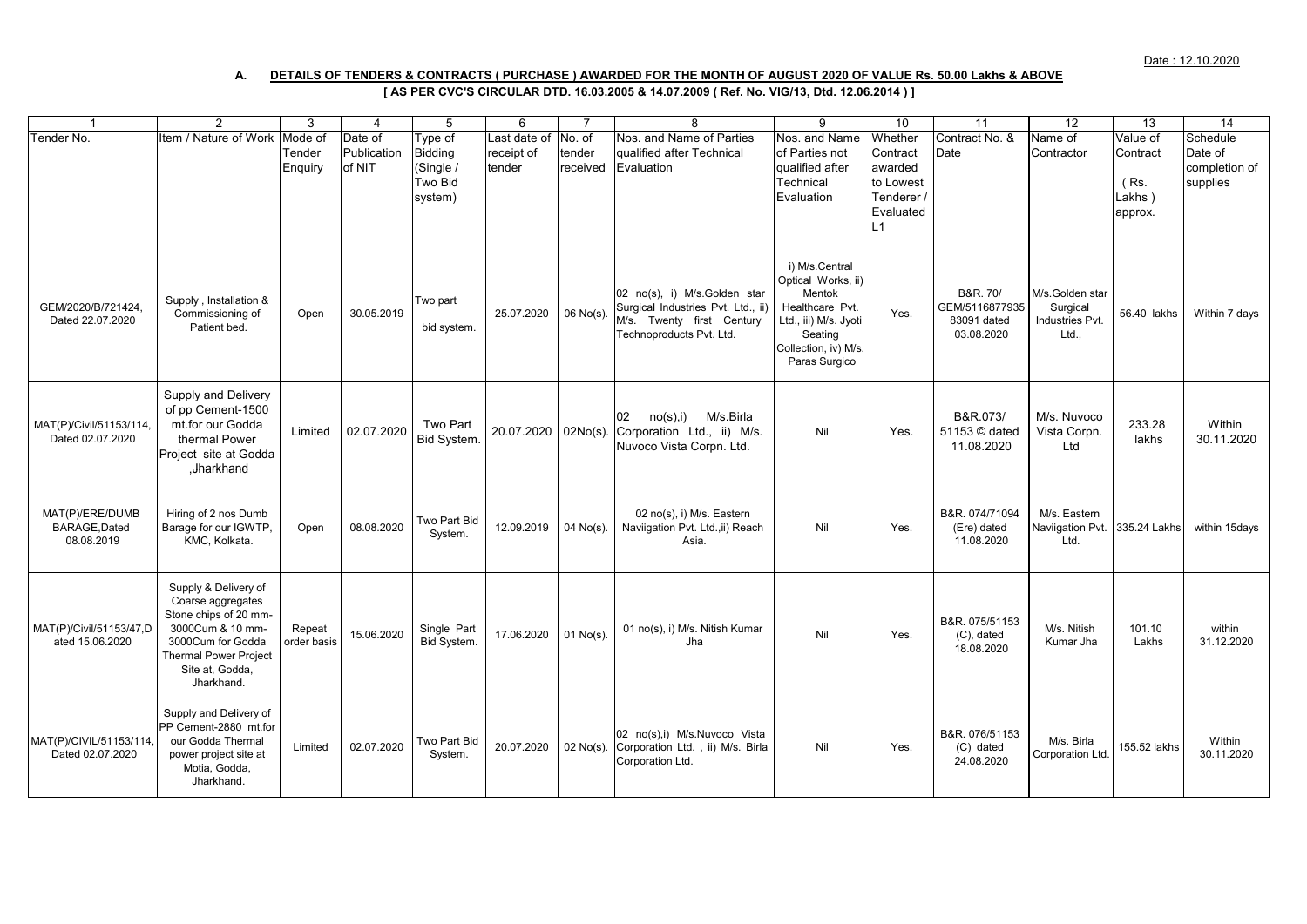| Tender No.                                               | Item / Nature of Work Mode of                                                                                                    | Tender<br>Enquiry | Date of<br>Publication<br>of NIT | Type of<br>Bidding<br>(Single /<br><b>Two Bid</b><br>system) | Last date of No. of<br>receipt of<br>tender | tender<br>received | Nos. and Name of Parties<br>qualified after Technical<br>Evaluation      | Nos. and Name<br>of Parties not<br>qualified after<br>Technical<br>Evaluation                                                                                                                                                                                                                                                                        | Whether<br>Contract<br>awarded<br>to Lowest<br>Tenderer /<br>Evaluated<br>L1 | Contract No. &<br>Date                                  | Name of<br>Contractor                     | Value of<br>Contract<br>$(Rs)$ .<br>Lakhs)<br>approx. | Schedule<br>Date of<br>completion of<br>supplies |
|----------------------------------------------------------|----------------------------------------------------------------------------------------------------------------------------------|-------------------|----------------------------------|--------------------------------------------------------------|---------------------------------------------|--------------------|--------------------------------------------------------------------------|------------------------------------------------------------------------------------------------------------------------------------------------------------------------------------------------------------------------------------------------------------------------------------------------------------------------------------------------------|------------------------------------------------------------------------------|---------------------------------------------------------|-------------------------------------------|-------------------------------------------------------|--------------------------------------------------|
| MAT(P)/CIVIL/51153/131,<br>Dated 07.07.2020              | Supply and Delivery of<br>Coarse sand -7200 cum<br>for our Godda Thermal<br>power project site at<br>Motia, Godda,<br>Jharkhand. | Open              | 07.07.2020                       | Two Part Bid<br>System.                                      | 30.07.2020                                  | $02$ No(s).        | 02 no(s),i) M/s.Anmol General<br>Suppliers,<br>ii) M/s.Sanket<br>Mochan. | Nil                                                                                                                                                                                                                                                                                                                                                  | Yes.                                                                         | B&R. 078/51153<br>(C) dated<br>25.08.2020               | M/s.Anmol<br>General<br>Suppliers,        | 80.51 lakhs                                           | Within<br>30.11.2020                             |
| MAT(P)/Howrah/10046/21<br>0.Dated 28.07.2020             | Supply and Delivery of<br>Steel plate for Our<br>Howrah Works.                                                                   | Limited           | 28.07.2020                       | Single part<br>bid system.                                   | 29.07.2020                                  |                    | 01 No(s). 01 no(s), i) M/s.SAIL                                          | Nil                                                                                                                                                                                                                                                                                                                                                  | Yes.                                                                         | <b>B&amp;R.</b><br>80/Howrah/10046.<br>dated 28.08.2020 | M/s.SAIL                                  | 63.77 lakhs                                           | Within<br>30.09.2020                             |
| MAT(P)/Civil/51078-<br>60932/33, Dated<br>20.06.2020     | Supply and Installation,<br>Commissioning of 1 no.<br>250 KVA & 1 NO.<br>500KVA DG Set for<br>CRPF Barrack site at<br>Kolkata.   | Open              | 20.06.2020                       | Two Part Bid<br>System.                                      | 09.07.2020                                  | 09 No(s).          | no(s), i)<br>M/s.Elmech<br>01<br>Engineers                               | no(s), i)<br>08<br>M/s.A.R.Consultan<br>ii) M/s. Fortuna<br>Impex, iii) M/s.<br>Genses<br>Deev<br>Sales & Services,<br>M/s.Genset<br>liii)<br>India Pvt. Ltd.,<br>iv)M/s.<br>GSC<br>Power project Pvt.<br>Ltd., v) M/s. Mona<br>Generators<br>Services Pvt. Ltd.<br>vi) M/s. Soham<br>Industrial Sales<br>Corpn.vii) M/s.<br>Spain<br>Electronotics. | Yes.                                                                         | B&R. 082/51078-<br>60932 (ERE)<br>dated 29.08.2020      | M/s.Elmech<br>Engineers                   | 53.33 lakhs                                           | Within 45 days                                   |
| MAT(P)/TY/40086/<br>ROOF DRAIN/2180.<br>Dated 16.03.2020 | Supply of Roof drain at<br>our Tank repairing job at<br>IOCL at Paradeep,<br>Odisha.                                             | Open              | 16.03.2020                       | Two Part Bid<br>System.                                      | 10.06.2020                                  | $02$ No(s).        | 01 no(s), i) M/s.CTS Tank<br>System India Pvt. Ltd.                      | M/s.Wadco<br><b>Business</b><br>Soluation Pvt. Ltd.                                                                                                                                                                                                                                                                                                  | Yes.                                                                         | B&R. 083/40086<br>(TY), dated<br>29.08.2020             | M/s.CTS Tank<br>System India<br>Pvt. Ltd. | 96.07 lakhs                                           | Within 12<br>Weeks.                              |